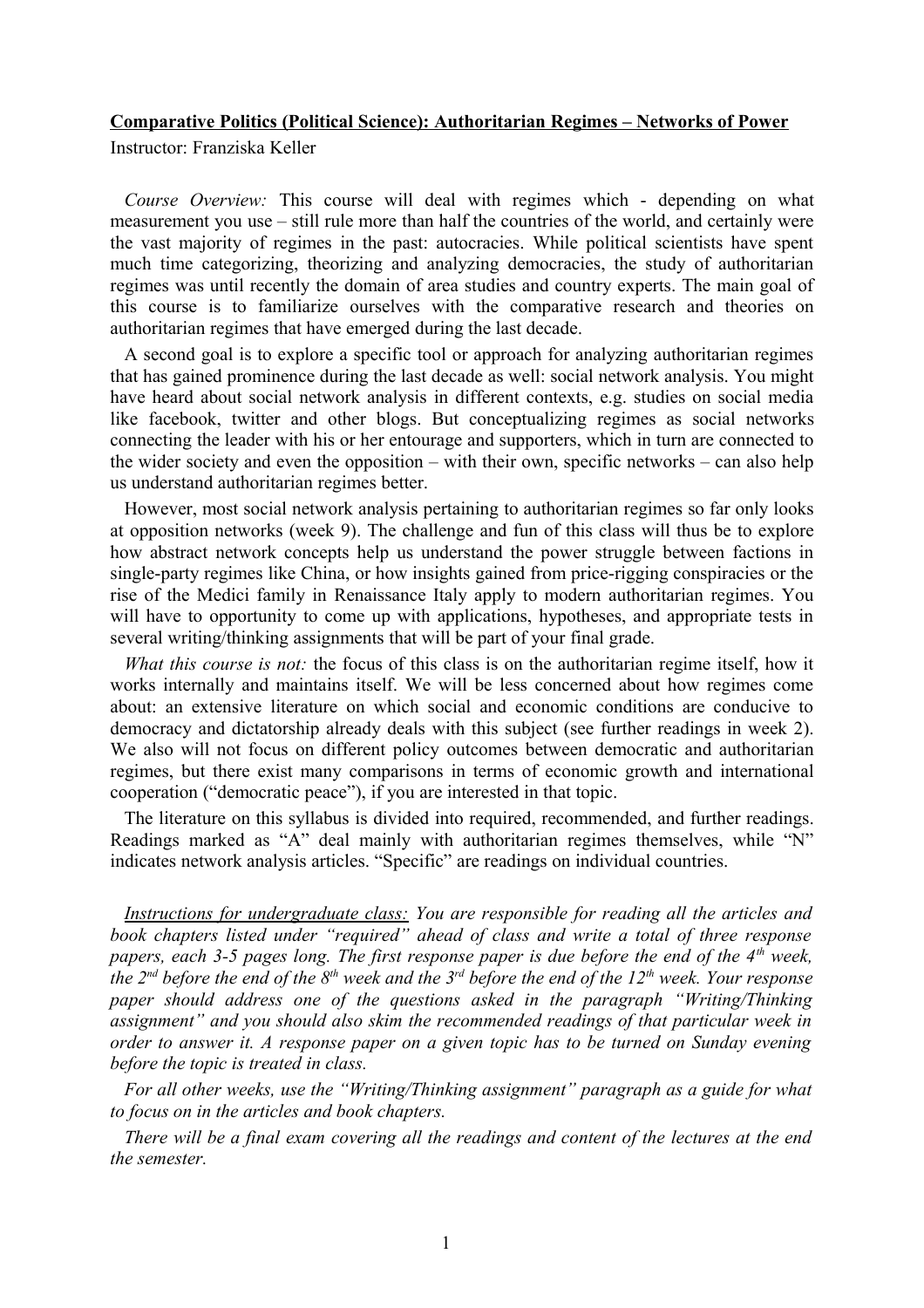*The final exam will make up 40% of your grade, the response papers 15% each and participation in class 15%.*

*Instructions for MA/PhD class: You are expected to read everything listed under "required" and "recommended" and hold a 5-10 minute presentation on the readings assigned to you in the style of a discussant at a conference, i.e. a very brief summary of the main research question, theory, method and main findings, and a bit longer discussion of the paper's strengths and weaknesses and how to address the latter.*

*During the course of the class, you are expected to write three 3-5 page research proposals on possible topics for your term paper, one of which you will pick to expand into an actual term paper due before the beginning of the next semester. Aim to submit the first proposal before the end of the 4th week, the 2nd before the end of the 8th week and the 3rd before the end of the 12th week.*

*You will be able to present your final proposal and preliminary in the last two weeks of the course and receive feedback from your classmates and me.*

*The final paper will make up 70% of your grade, the research proposals 5% each and participation in class 15%.*

## **Week 1: Introduction: What are authoritarian regimes? How do they differ from democratic regimes? Authoritarian regimes as "non-democracies"**

For a long time, authoritarian regimes were mainly defined by what they were not: democratic. After giving you an outline of the coming sessions and clarifying any question on the course logistics, we will thus deal with the question of how to define democracy. There are no required readings for this week, but feel free to look through the articles in the further reading section.

#### *Further reading:*

- A: Przeworski, Adam. 1999. Minimalist conception of democracy: a defense. In Shapiro, I. and Hacker-Cordon, C., (editors): *Democracy's Values*. Cambridge Univ Press. 23-55. *Focus on pp 43-50.*
- A: Levitsky, S., and L. A Way. 2002. 'The rise of competitive authoritarianism'. *Journal of Democracy* 13(2): 51–65.
- A: Collier, David, and Steven Levitsky. 1997. 'Democracy with Adjectives: Conceptual Innovation in Comparative Research'. *World Politics* 49(3): 430–451.

#### **Week 2: What are authoritarian regimes? Theories of autocracies**

As mentioned above, Theories of Autocracy – unlike Theories of Democracy – have not been that common in Political Science. If anything, autocracies are often treated under the more general heading of "State Formation" or "State Theory". Bueno de Mesquita et al (2003) introduces you to one of the more influential recent general theory of autocracies (and democracies), one on which Svolik (2012) builds as well. The further reading list contains a few earlier attempts at building such theories, some of which are still often quoted "classics" (Linz 2000, Huntington 1968), provide a first overview of autocracies (Brooker 2000, Tullock 1987), or deal with the question of under which circumstances democracies or autocracies emerge (Acemoğlu & Robinson 2006).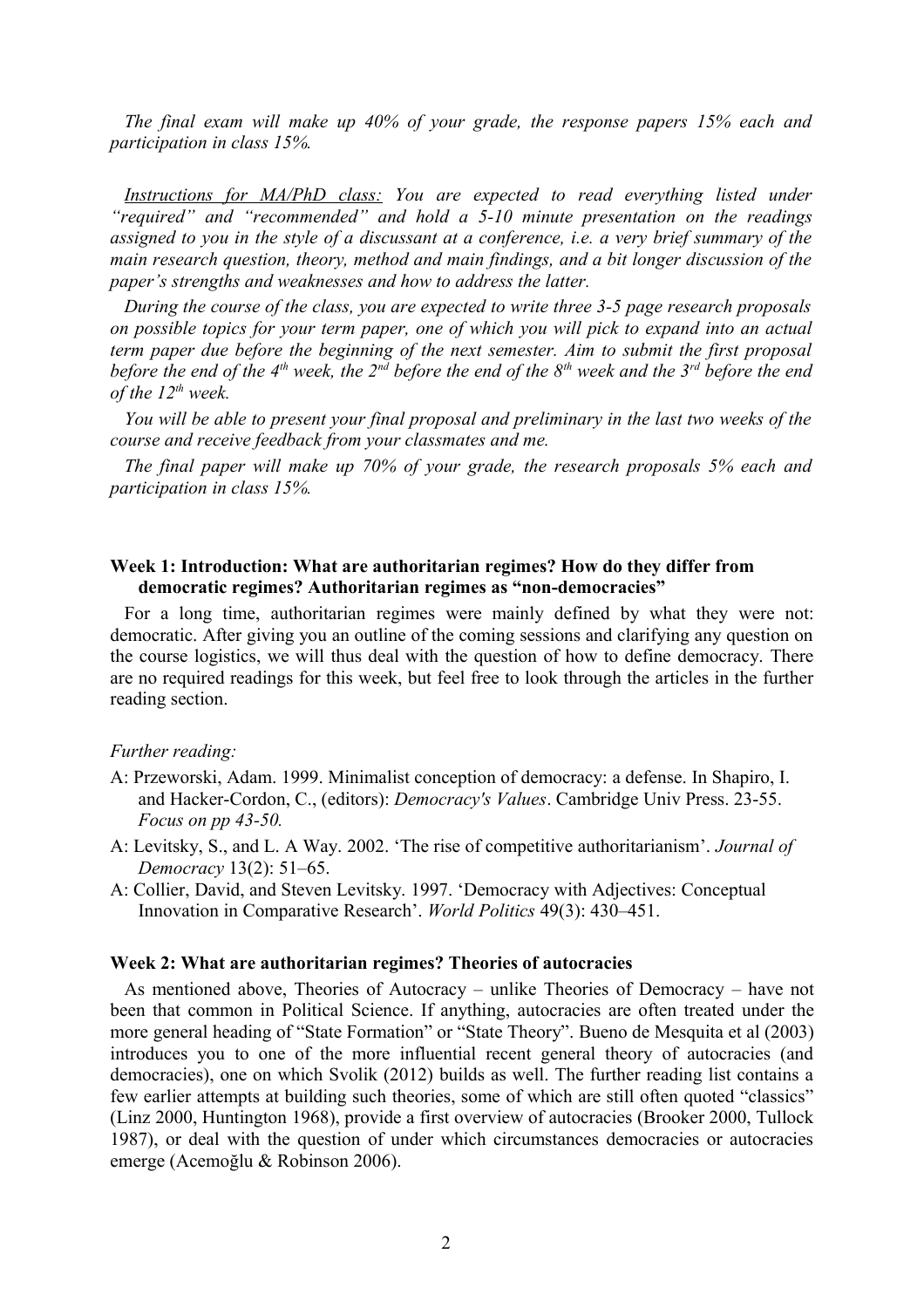#### *Required:*

- A: Bueno de Mesquita, Bruce et al. 2003. *The Logic of Political Survival*. The MIT Press: Chapter 2 & 3 (The Theory: Definitions and Intuition): 38-76.
- A: Svolik, Milan W. 2012: *The Politics of Authoritarian Rule*. Cambridge University Press: Chapter 1 (Introduction: The Anatomy of Dictatorship): 1-18.

#### *Recommended:*

A: Bueno de Mesquita, Bruce et al. 2003. *The Logic of Political Survival*. The MIT Press: Chapter 3 (A Model of the Selectorate Theory): 77-126.

#### *Other books with theories of autocracies / further readings:*

- A: Brooker, Paul. 2009. *Non-Democratic Regimes: Second Edition*. Second Edition. Palgrave Macmillan.
- A: Linz, Juan. 2000: *Totalitarian and Authoritarian Regimes.* Boulder, CO: Lynne Rienner.
- A: Huntington, Samuel, P. 1968. *Political Order in Changing Societies*. New Haven: Yale University Press.
- A: Tullock, Gordon. 1987. *Autocracy*. Dordrecht: Kluwer Academic Publishers.
- A: Acemoğlu, Daron, and James A. Robinson. 2006. *Economic Origins of Dictatorship and Democracy*. Cambridge University Press.

*If you like Bueno de Mesquita et al's "Selectorate Theory", but find the math of the "Logic of Political Survival" and some of their articles too daunting, then have a look at the following:* 

- A: Bueno de Mesquita, Bruce, and Alastair Smith. 2012. *The Dictator's Handbook: Why Bad Behavior is Almost Always Good Politics*. PublicAffairs.
- *Writing / Thinking assignment:* Take a country you are familiar with (preferably one that you would consider to be ruled by an authoritarian regime). Who in this country is the ruler? Who belongs to the selectorate, and who doesn't? Who belongs to the winning coalition? Who doesn't? How did you decide which inhabitants of that country belong to which group? Support your arguments with quotes from the readings.

#### **Week 3: Social Network Analysis: the basics**

This week introduces you to some basic concepts and ideas of Social Network Analysis. We will look at some of them in more depth in the network readings for each week, but to make sure that you've understood most of what is mentioned in Easley & Kleinberg (2010) and Jackson (2008), there will be an online quiz to fill out before week 4's session.

Helmke & Levitsky (2004) help us further motivate our "network approach to authoritarian regimes", because formal institutions (i.e. organizations and rules specified in the constitution or in written laws) usually don't play an important role in authoritarian regimes. Hence we need to find a way to discover and analyse informal institutions, which often take on the form of social networks.

We will discuss how formal institutions map onto and influence the shape of social networks more closely in weeks 11-13).

#### *Required:*

N: Easley, David and Jon Kleinberg (2010): "Chapter 2 - Graphs" and "Chapter 3 – Strong and Weak Ties" in: ibid.: *Networks, Crowds, and Markets: Reasoning about a Highly Connected World*. Cambridge University Press, 2010: 23-32 & 40-44 & 47-64.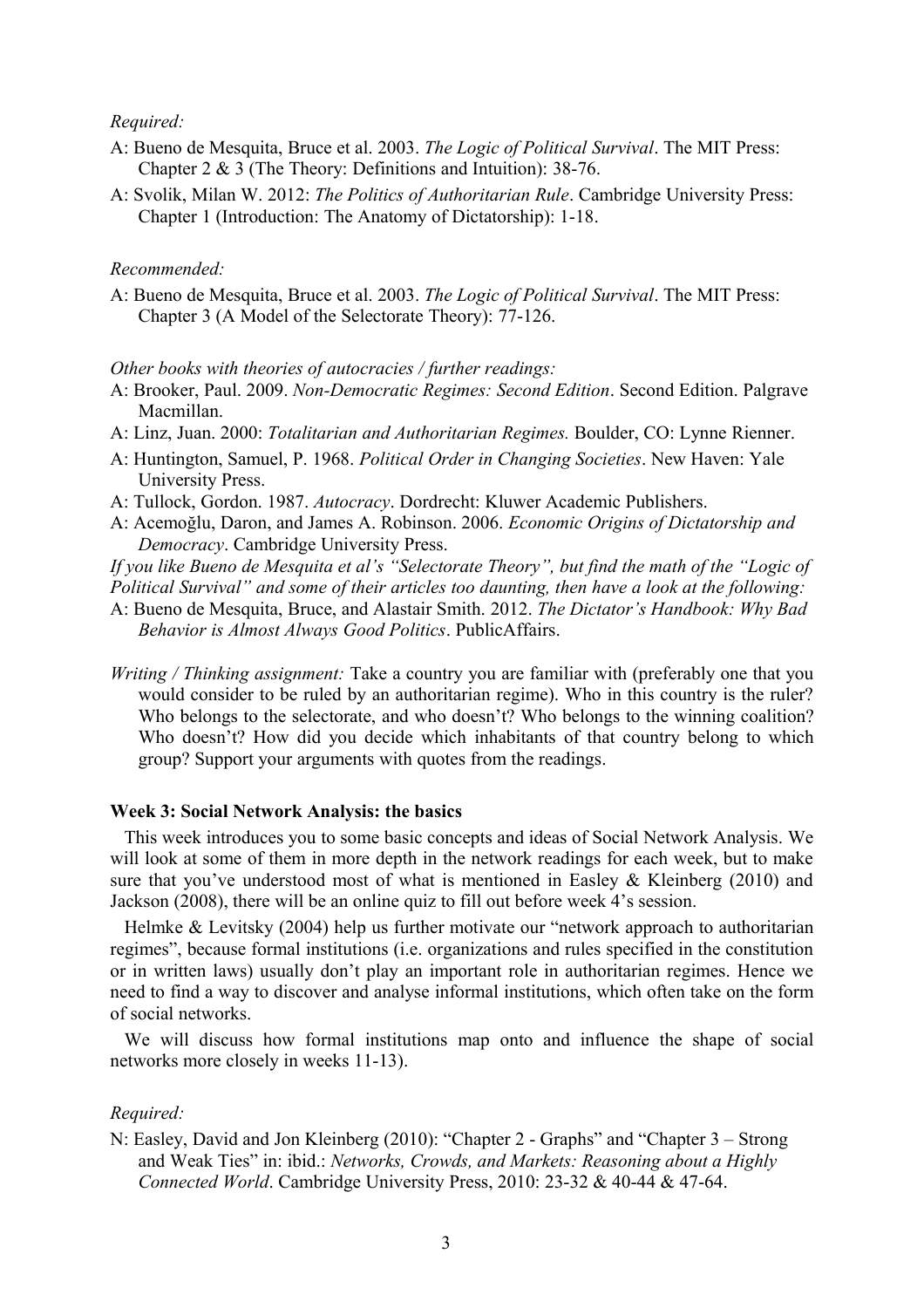N: Granovetter, M. S. 1973. 'The strength of weak ties'. *American journal of sociology*: 1360–1380.

#### *Recommended:*

- N: Jackson, Matthew O. 2008. *Social and Economic Networks*. Princeton UP. Chapters 2.1 2.2.3. 20-37.
- A: Helmke, Gretchen, and Steven Levitsky. 2004. 'Informal Institutions and Comparative Politics: A Research Agenda'. *Perspectives on Politics* 2(04): 725–740.
- *Writing / Thinking assignment:* Which informal institutions would you try to model or conceptualize as networks? Which informal institutions do not lend themselves that easily to network analysis?

### **Week 4: Power**

The adage that politics is all about power seems especially true in authoritarian regimes. If becoming the ruler or part of the wining coalition depends on having power, how do we measure power? Weber (1968) and Lukes (1974) offer two classical definitions of power in sociology. Network Analysis has its own debates about how to measure or define power within a network (Brass & Krackhardt 2012).

#### *Required:*

- A: Weber, Max. 1968. *Economy and Society: An Outline of Interpretive Sociology*, edited by G. Roth and C. Wittich. New York: Bedminster Press. Volume I, Chapter I, 16 & 17 (Power and Domination & Political and Hierocratic Organizations) 53-56.
- A: Lukes, S. 1974. *Power: A radical view*. London Macmillan. Introduction & Chapter 1.
- N: Brass Daniel J., and David M. Krackhardt (2012): "Power, Politics, and Social Networks in Organizations", in: Gerald R. Ferris and Darren C. Treadway (eds): *Politics in Organizations. Theory and Research Considerations.* Taylor & Francis: 355-375.
- N: Easley, David and Jon Kleinberg (2010): "Chapter 3 Strong and Weak Ties" and "Chapter 12 – Bargaining and Power in Networks" in: ibid.: *Networks, Crowds, and Markets: Reasoning about a Highly Connected World*. Cambridge University Press, 2010: 64-69 & 339-344.

#### *Recommended*

- N: Jackson, Matthew O. 2008. *Social and Economic Networks*. Princeton UP. Chapter 2.2.4. (Centrality) 37- 43.
- *Writing / Thinking assignment:* Do you find the claim that all power is relational (Brass & Knackhardt 2012) convincing? What aspects of Luke's and Weber's definitions are left out in such a claim?

#### **Week 5: Typology of authoritarian regimes**

This week introduces a classical typology of authoritarian regimes (Geddes 1999 & 2003) that is still widely used, and a recent criticism and alternative suggestion by Svolik (2012).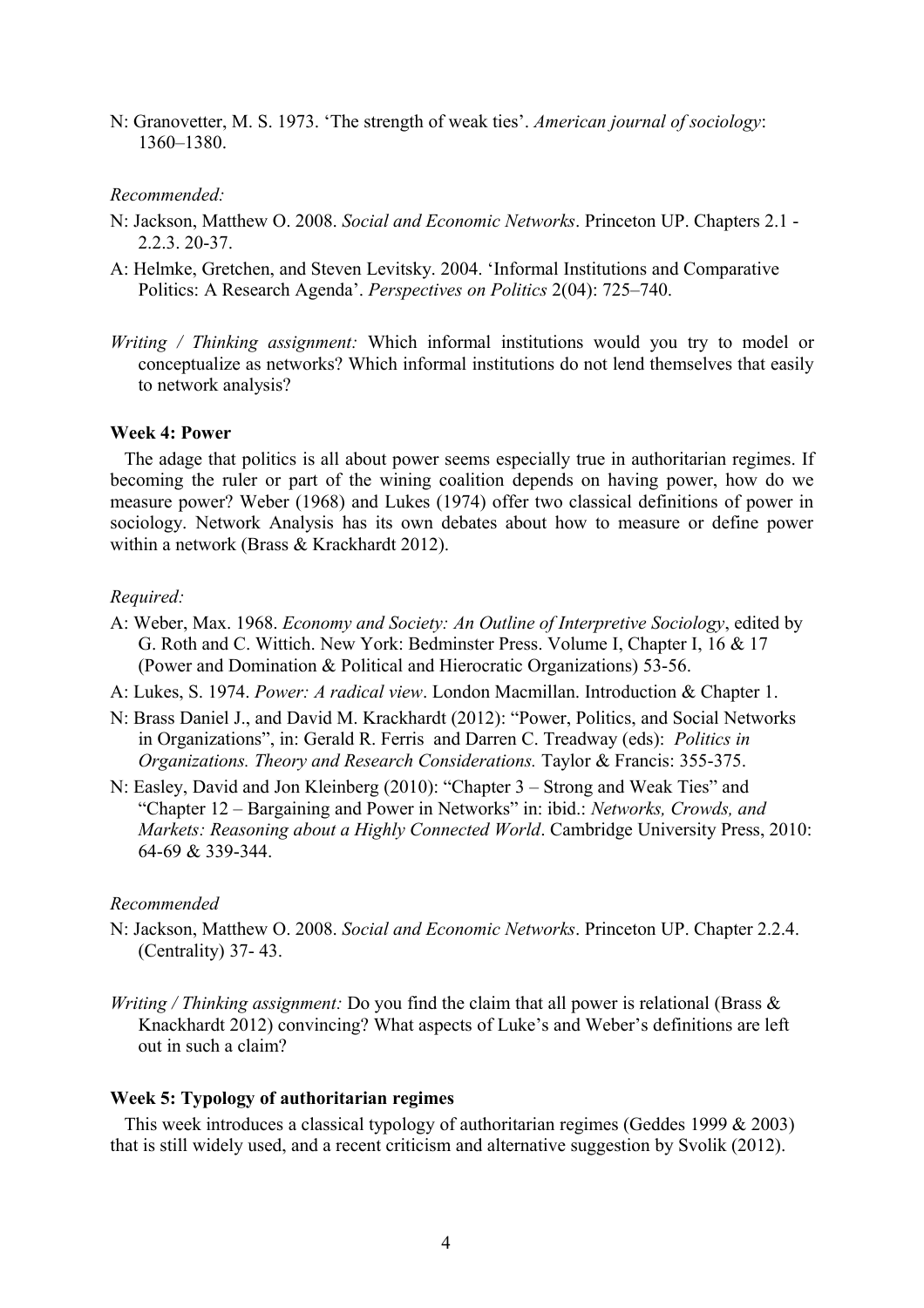The recommended readings look at one particular type that lends itself especially well to network analysis: personalistic regimes with their ties between leader and followers.

### *Required:*

- A: Geddes, B. 1999. 'What do we know about democratization after twenty years?' *Annual Review of Political Science* 2(1): 115–144.
- A: Svolik, Milan W. 2012: *The Politics of Authoritarian Rule*. Cambridge University Press: Chapter 2 (The World of Authoritarian Politics): 19-52.

## *Recommended:*

- A: Jackson, R. H, and C. G Rosberg. 1982. *Personal rule in black Africa: prince, autocrat, prophet, tyrant*. University of California Press. 1-58 73-82.
- *A/Specific:* Slater, Dan. 2003. Iron Cage in an Iron Fist: Authoritarian Institutions and the Personalization of Power in Malaysia *Comparative Politics* 36 (1):81-101.

### *Further Reading:*

- A: Geddes, Barbara. 2003. *Paradigms and Sand Castles: Theory Building and Research Design in Comparative Politics*. Ann Arbor: University of Michigan Press. Chapter 2 (Big Questions, Little Answers) & Appendix A (Classification Scheme for Coding Authoritarian Regimes): 27-88 & 225-232.
- *Writing / Thinking assignment:* If you had to visualize Geddes' different regime types as social networks, how would they look like? Who would be the nodes, what would be the ties? What ties connect the regime to the citizens? To the opposition? Can you think of ways to test if your visualization is indeed a model that helps distinguish different regime types? What is the shape of the different networks? Can you think of an alternative typology of regimes that is based on the shape of the social network?

## **Week 6: The problem of authoritarian power-sharing: rising to the top**

In the next weeks we will spend a lot of time analysing authoritarian regimes from the perspective of either the leader or a possible contender for leadership. But how do you become the leader or a credible contender for that position? Why would you join the party or other organizations associated with an authoritarian government (Schnytzer and Šušteršič 1998; Guo 2005)? And how do you rise further in the hierarchy of an authoritarian bureaucracy (Easter 1996; Shih et al 2012)? Or, if there are no clear structures, but instead a competing number of groups (factions, clans or families), how do you beat the others to the top (Padgett & Ansell 1993; Easter 1996)?

# *Required:*

- A: Schnytzer, A., and J. Šušteršič. 1998. 'Why join the party in a one-party system?: Popularity versus political exchange'. *Public Choice* 94(1): 117–134.
- N: Easter, G. M. 1996. 'Personal Networks and Postrevolutionary State Building: Soviet Russia Reexamined'. *World Politics* 48(04): 551–578.
- N: Padgett, J. F., and C. K. Ansell. 1993. 'Robust Action and the Rise of the Medici, 1400- 1434'. *American journal of sociology*: 1259–1319. *Focus on pp 1259-1286.*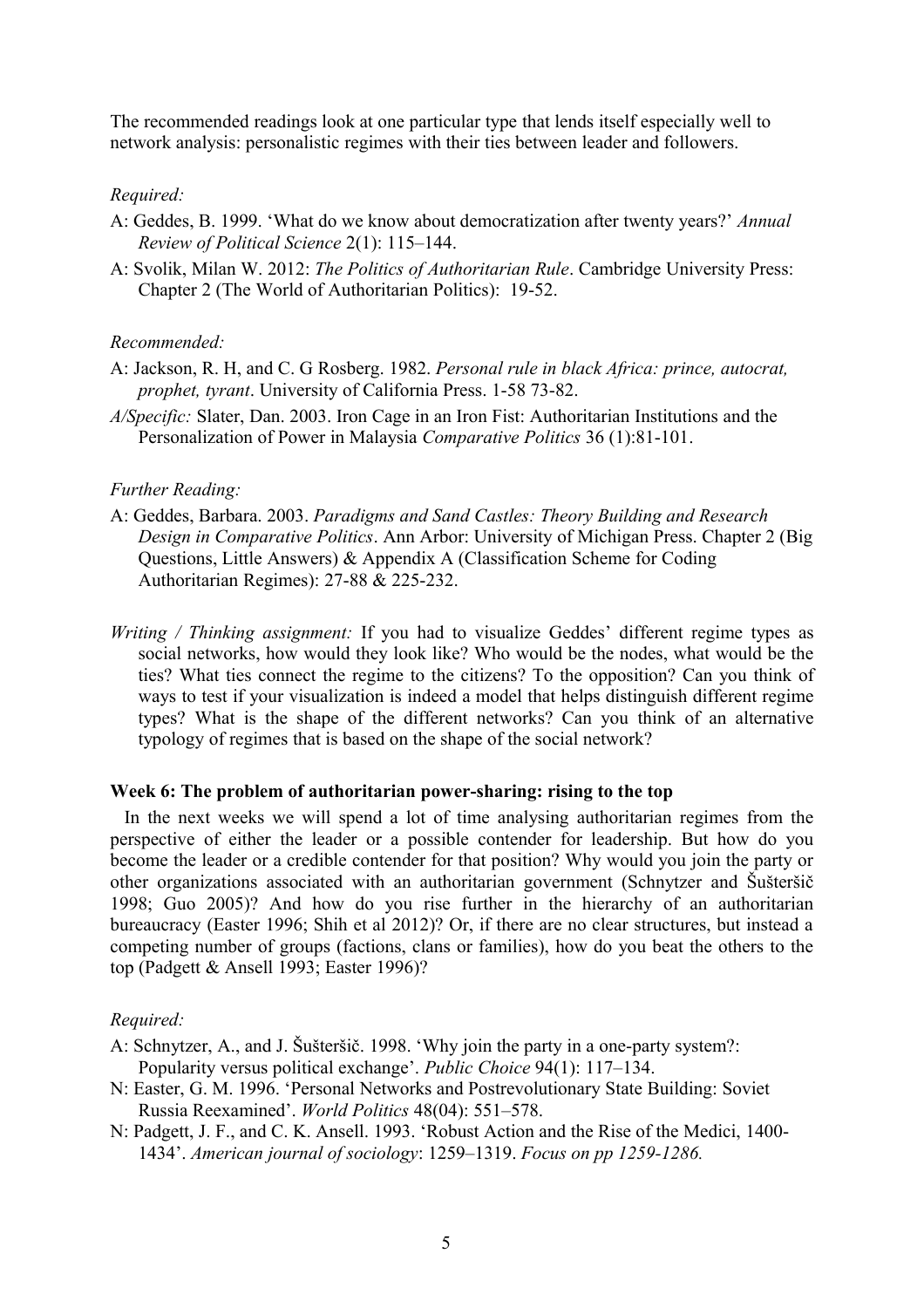#### *Recommended:*

A: Shih, Victor, Christopher Adolph, and Mingxing Liu. 2012. 'Getting Ahead in the Communist Party: Explaining the Advancement of Central Committee Members in China'. *American Political Science Review* 106(01): 166–187.

## *Further Reading:*

- A: Guo, G. 2005. 'Party recruitment of college students in China'. *Journal of Contemporary China* 14(43): 371–393.
- *Writing / Thinking assignment:* What advice would you give to a would-be dictator languishing in a clerk position as a network analyst? What strategies are effective if he or she wants to advance quickly?

### **Week 7: The problem of authoritarian power-sharing: controlling the winning coalition**

The remaining weeks will deal with what an authoritarian leader can do to remain in power – to use Svolik's (2012) words, how to solve the problem of authoritarian power-sharing and authoritarian control. This week deals most explicitly with the former. With what kind of threats and promises can he or she keep contenders and conspirators at bay? And why would any potential conspirator ever believe such promises?

### *Required:*

- A: Magaloni, B., and R. Kricheli. 2010. 'Political Order and One-Party Rule'. *Annual Review of Political Science* 13: 123-143.
- A: Quinlivan, James T. 1999. 'Coup-proofing: Its Practice and Consequences in the Middle East'. *International Security* 24(2): 131–165.
- N: Baker, W. E., and R. R. Faulkner. 1993. 'The social organization of conspiracy: Illegal networks in the heavy electrical equipment industry'. *American Sociological Review*: 837–860.

### *Recommended:*

- A: Magaloni, B. 2008. 'Credible Power-Sharing and the Longevity of Authoritarian Rule'. *Comparative Political Studies* 41(4/5): 715-741.
- N/A: Willerton Jr, J. P. 1987. 'Patronage networks and coalition building in the Brezhnev era'. *Europe-Asia Studies* 39(2): 175–204.

### *Further reading:*

- *N/A:* Perez-Oviedo, Wilson (2012): "Divide and Conquer: Noisy Communication in Networks, Power, and Wealth Distribution", in: Perez-Oviedo, Wilson (2012): *Networks, Dictators and Underdevelopment: A Game Theory Approach*. LAP LAMBERT Academic Publishing.
- *Specific:* Nathan, Andrew J. 1973. 'A Factionalism Model for CCP Politics'. *The China Quarterly* (53): 34–66.
- *A/Specific:* Darden, Keith. 2008. 'The Integrity of Corrupt States: Graft as an Informal State Institution'. *Politics Society* 36(1): 35–59.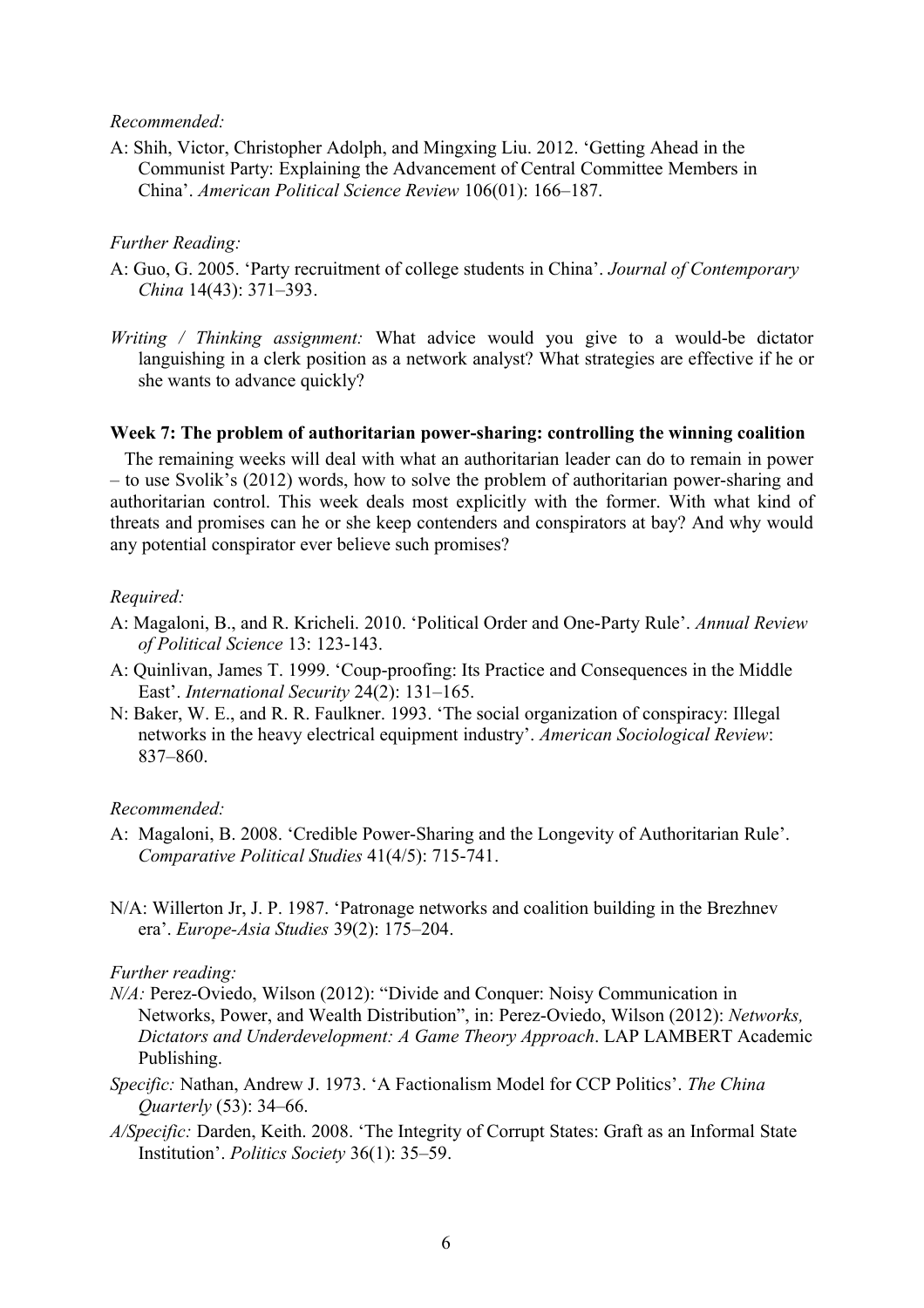*Writing / Thinking assignment:* Take Quinlivan's coup-proofing strategies and try to illustrate them using graphs – how would a network look like after and before the strategy is applied? What are the nodes, what are the ties of in that network? Perez-Oviedo might give you some ideas where to start, if you take his model to apply more to a game between the dictator and his cronies than between the dictator and the masses.

## **Week 8: Staying in Power: Winning Hearts and Minds – Legitimacy and Ideology**

This week deals most explicitly with how to solve the problem of authoritarian control (Svolik 2012). In particular, we look at how regimes create "narratives" that justify their rule (Wedeen 1999 and March 2003). Keep Lukes (1974) from week 4 in mind during the readings.

## *Required:*

- *A:* Wedeen, Lisa. 1999. *Ambiguities of Domination: Politics, Rhetoric, and Symbols in Contemporary Syria*. Chicago, IL: University of Chicago Press, Chapters 1 & 3: 1-31, 67- 86.
- *A:* Geddes, Barbara, and John Zaller. 1989. Sources of Popular Support for Authoritarian Regimes. *American Journal of Political Science* 33 (2):319-347.
- *N*: Easley, David and Jon Kleinberg (2010): "Chapter 16 Information Cascades" in: ibid.: *Networks, Crowds, and Markets: Reasoning about a Highly Connected World*. Cambridge University Press, 2010: 483-489, 500-505.

## *Recommended:*

- *A:* Weber, Max. 1968. *Economy and Society: An Outline of Interpretive Sociology*, edited by G. Roth and C. Wittich. New York: Bedminster Press. Book I, Chapter III (Types of Legitimate Domination). 212-221 & 226-232 & 241-251.
- *Specific:* March, A. F. 2003. 'State ideology and the legitimation of authoritarianism: the case of post-Soviet Uzbekistan'. *Journal of Political Ideologies* 8(2): 209–232.
- *Writing / Thinking assignment:* Can we integrate ideas about ideology (e.g. by Wedeen 1999) into network analysis (Easley and Kleinberg 2010)?

### **Week 9: Opposition and Resistance**

Social network analysis has been quite popular for studying opposition movements and recruitment into such movements. We will look at some of the classics (McAdam 1986, Kuran 1991 & 1997, Opp & Gern 1993) and some of the underlying mechanisms of "cascades" (Easly & Kleinberg 2010) in networks. Simulations (Siegel 1009) and experiments (Fowler & Christakis 2010) help illustrate those mechanisms.

### *Required:*

- N: McAdam, D. 1986. 'Recruitment to high-risk activism: The case of Freedom Summer'. *American Journal of Sociology*: 64–90.
- A: Kuran, Timur. 1991. 'Now Out of Never: The Element of Surprise in the East European Revolution of 1989'. *World Politics* 44(1): 7–48.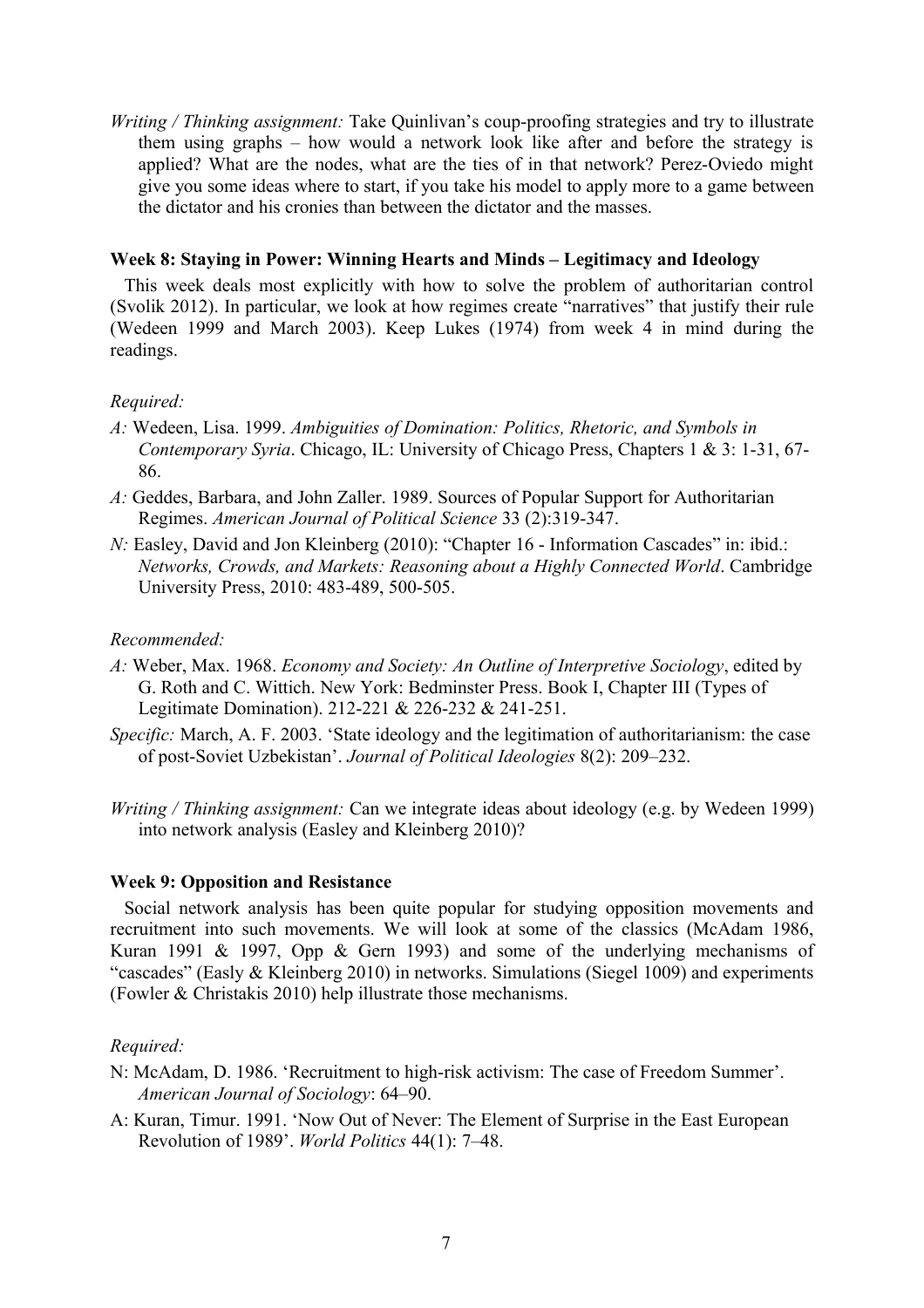N: Easley, David and Jon Kleinberg (2010): "Chapter 19 – Cascading Behavior in Networks" in: ibid.: *Networks, Crowds, and Markets: Reasoning about a Highly Connected World*. Cambridge University Press, 2010: 563-609.

## *Recommended:*

- A/N: Opp, K. D., and C. Gern. 1993. 'Dissident groups, personal networks, and spontaneous cooperation: The East German revolution of 1989'. *American Sociological Review*: 659– 680.
- N: Siegel, D. A. 2009. 'Social networks and collective action'. *American Journal of Political Science* 53(1): 122–138.
- N: Fowler, James H., and Nicholas A. Christakis. 2010. 'Cooperative behavior cascades in human social networks'. *Proceedings of the National Academy of Sciences* 107(12): 5334–5338.

# *Further Reading:*

- *A:* Kuran, T. 1997. *Private truths, public lies: The social consequences of preference falsification*. Harvard University Press.
- *N:* Jackson, Matthew O. 2008.: "Diffusion Through Networks," in ibid.: *Social and Economic Networks*, Princeton UP: 185-222.
- *Specific:* Radnitz, S. 2005. 'Networks, localism and mobilization in Aksy, Kyrgyzstan'. *Central Asian Survey* 24(4): 405–424.
- A: Scott, James C. 1992. *Domination and the Arts of Resistance: Hidden Transcripts*. New Haven, CT: Yale University Press.
- *Reading/Thinking assignment:* What kind of societies are especially vulnerable to sudden cascades? How would the social network of a vulnerable society look like?

# **Week 10: Staying in Power: Repression**

Authoritarian leaders can react in two ways to popular protest – either with concessions or repression (for an explanation about who will react in which way, see Bueno de Mesquita and Smith 2009). But repression can often lead to backlash (Francisco 2005). So when does repression work (Siegel 2011, Lyall 2006)? And how does it connect to the wider network literature on robustness (Albert et al. 2000, Watts 2004)?

### *Required:*

- A: Francisco, Ronald A. 2005. The Dictator's Dilemma. In *Repression and Mobilization*, edited by C. Davenport, H. Johnston and C. Mueller. Minneapolis: University of Minnesota Press. 58-83.
- N: Watts, Duncan J. 2004. *Six Degrees: The Science of a Connected Age*. W. W. Norton & Company. Chapter 9 (Innovation, Adaptation, and Recovery). 253-290.
- N: Albert, R, H Jeong and A. Barbasi. 2000. "Error and attack tolerance of complex networks," Nature 406, 378-382.

*Recommended:*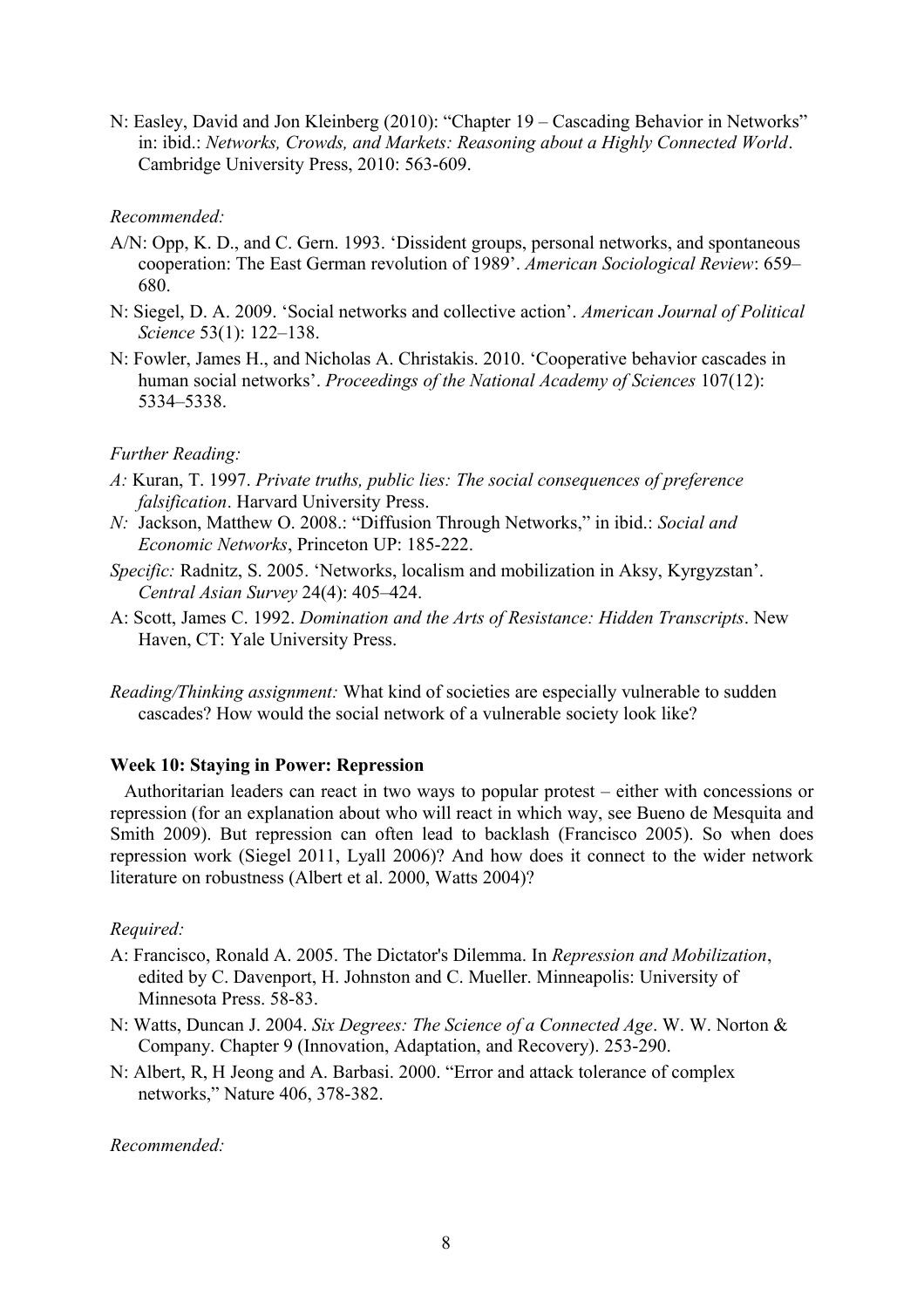- N: Siegel, David A. 2011. 'When Does Repression Work? Collective Action in Social Networks'. *Journal of Politics* 73(4): 993–1010.
- *Specific (N):* Lyall, J. M. K. 2006. 'Pocket Protests. Rhetorical Coercion and the Micropolitics of Collective Action in Semiauthoritarian Regimes'. *World Politics* 58: 378–412.

#### *Further Reading:*

- A: Davenport, Christian. 2007. 'State repression and political order'. *Annual Review of Political Science* 10: 1–23.
- A: Bueno de Mesquita, Bruce, and Alastair Smith. 2009. 'Political Survival and Endogenous Institutional Change'. *Comparative Political Studies* 42(2): 167–197.
- *Specific (A):* Lorentzen, Peter. 2006. Regularized Rioting: Strategic Toleration of Popular Protest in China. *Working Paper*.
- *Reading/Thinking assignment:* Read Watts (2004). Draw the (information flow) network of Toyota-Aisin. Draw the network of a "traditional" company. (a) Imagine that those two networks are instead the networks of an authoritarian government with you, the dictator, taking the position of the CEO. In which network would you rather be the dictator? Why? (b) Now imagine that the same network is that of a revolutionary movement in an authoritarian regime. Which one is more likely to be successful? Why? Read Siegel (2011) and Albert et al. (2000). Using their insights, how would improve your network chosen in (a) and (b)?

## **Week 11: Staying in Power: Institutions 1 – Structures and Organizations**

How do institutions increase regime durability? The next three weeks deal with institutions that resemble democratic institutions on the outside (parties, parliaments, elections) – but might serve different functions in an authoritarian regime. Continuing with the question of how the dictator can react to (potentially) unruly masses, we explore how he can offer concessions instead of resorting to repression. Gandhi and Przeworski (2007, 2006) suggest that institutions like parliaments and councils – even if not elected in free and fair elections – can facilitate soliciting and granting concessions. Lust-Okar (2009, & Jamal, 2002) show how formal institutions can be used to manage and form informal networks.

- A: Gandhi, Jennifer, and Adam Przeworski. 2007. 'Authoritarian Institutions and the Survival of Autocrats'. *Comparative Political Studies* 40(11): 1279–1301.
- A: Lust-Okar, E. 2009. 'Reinforcing Informal Institutions through Authoritarian Elections: Insights from Jordan'. *Middle East Law and Governance* 1(1): 3–37.
- N: Easley, David and Jon Kleinberg (2010): "Chapter 4 Networks in Their Surrounding Contexts" in: ibid.: *Networks, Crowds, and Markets: Reasoning about a Highly Connected World*. Cambridge University Press, 2010: 85-97.

#### *Recommended:*

- A: Smith, Benjamin B. 2005. Life of the Party: The Origins of Regime Breakdown and Persistence under Single-Party Rule. *World Politics* 57 (3):421-451.
- A: Acemoglu, D., G. Egorov, and K. Sonin. 2008. 'Coalition formation in non-democracies'. *The Review of Economic Studies* 75(4): 987–1009.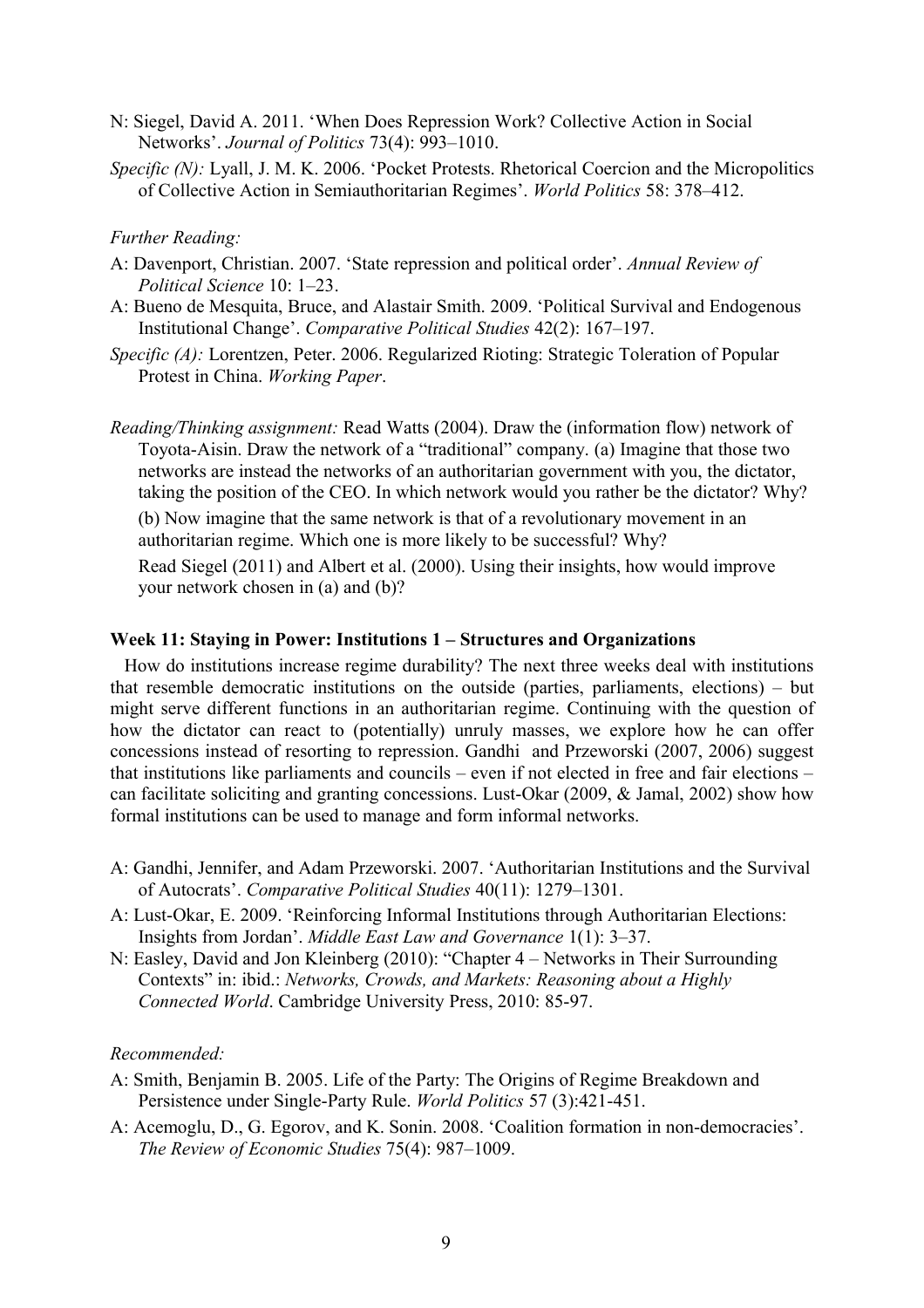#### *Further Reading:*

- A: Lust-Okar, E., and A. A Jamal. 2002. 'Rulers and rules: reassessing the influence of regime type on electoral law formation'. *Comparative Political Studies* 35(3): 337–366.
- A: Gandhi, Jennifer, and Adam Przeworski. 2006. 'Cooperation, Cooptation, and Rebellion Under Dictatorships'. *Economics & Politics* 18(1): 1-26.
- *Writing / Thinking assignment:* How do (formal) institutions relate to (informal) networks? Find examples of how an autocrat can use institutions to shape networks.

### **Week 12: Staying in Power: Institutions 2 – Elections, fraud, and vote-buying**

Almost all authoritarian regimes hold popular elections - even North Korea!<sup>[1](#page-9-0)</sup> But if elections (and especially electoral fraud) can spark revolutions (Tucker 2007), why would an autocrat hold elections (Gandhi & Lust-Okar 2009)? This week's readings suggest some answers to this paradox and explain why and how incumbents almost never loose such elections.

One way of ensuring victory in elections is through fraud and vote-buying (Lehoucq 2003). But at least in the latter case, the leader needs an extensive network (a "machine") that can channel rewards to the individual voters. Wang and Kurzman (2007) give us a first-hand account of the vote-buying practices of the Kuomintang in a township in Taiwan.

Stokes (2006), Murillo and Calvo (2013), and Gonzalez-Ocantos et al (2010) all use survey data to support their claims about vote-buying, which allows us to talk about the value of survey data in an authoritarian context, where social desirability bias is an even bigger problem than in more open societies. Their surveys introduce possible ways to alleviate that bias (indirect questions and list experiments).

- A: Gandhi, J., and E. Lust-Okar. 2009. 'Elections Under Authoritarianism'. *Annual Review of Political Science* 12: 403–422.
- A: Lehoucq, F. 2003. 'Electoral fraud: Causes, types, and consequences'. *Annual Review of Political Science* 6(1): 233–256.
- A/N: Wang, Chin-Shou, and Charles Kurzman. 2007. 'The logistics: how to buy votes'. In Fredric Charles Schaffer (Eds): *Elections for sale: the causes and consequences of vote buying*. Lynne Rienner. 61–78.

#### *Recommended:*

- A/N: Murillo, Maria Victoria and Ernesto Calvo 2013. "When Parties Meet Voters: Partisan Networks and Distributive Expectations in Argentina and Chile.*" Comparative Political Studies* (forthcoming 2013).
- A: Stokes, Susan C. 2005. 'Perverse Accountability: A Formal Model of Machine Politics with Evidence from Argentina'. *American Political Science Review* 99(03): 315–325.

#### *Further Reading:*

A: Tucker, J. A. 2007. 'Enough! Electoral fraud, collective action problems, and postcommunist colored revolutions'. *Perspectives on Politics* 5(03): 535–551.

<span id="page-9-0"></span><sup>&</sup>lt;sup>1</sup> Exceptions include some Gulf monarchies and China on the national level.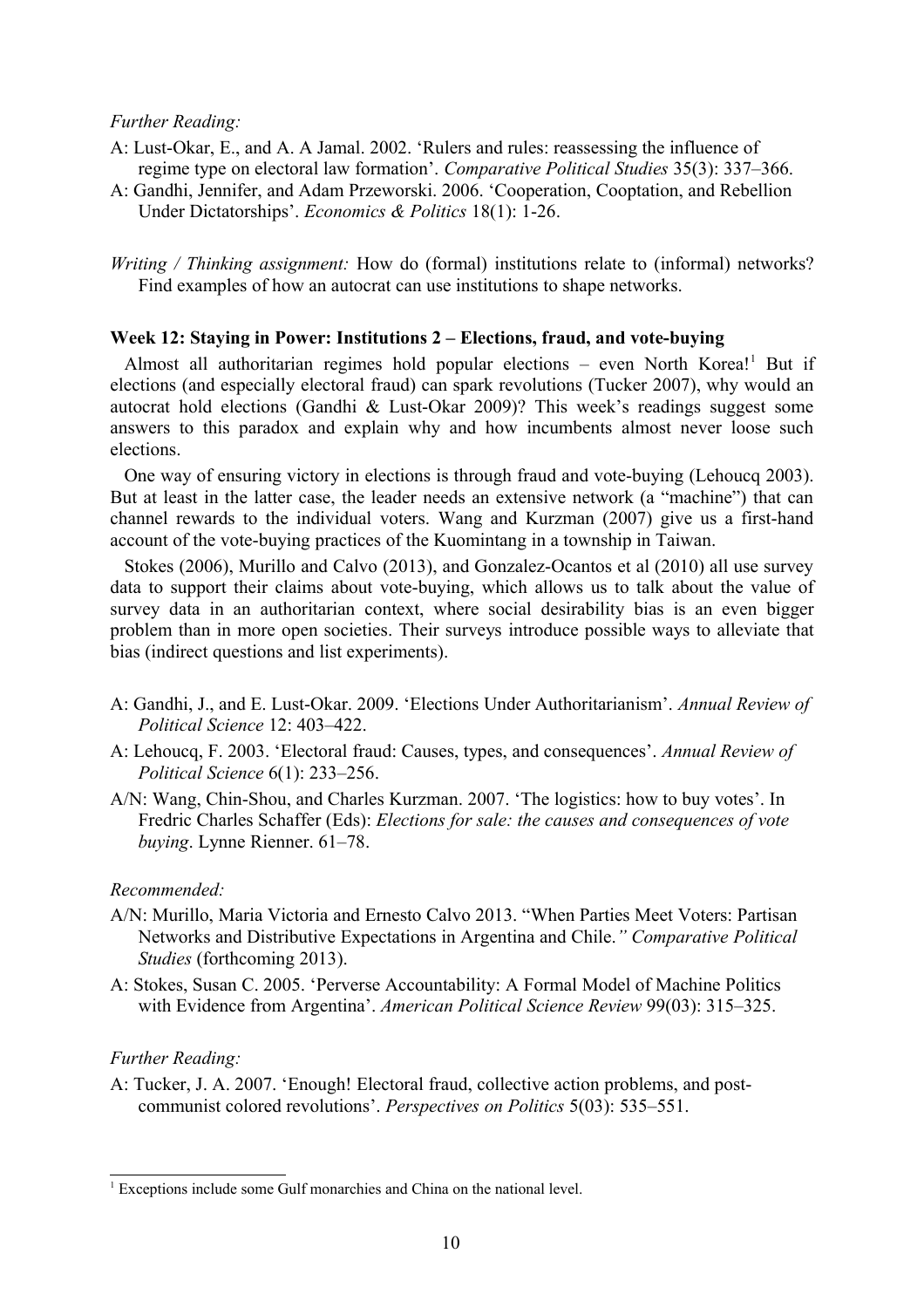- A: Gonzalez-Ocantos, Ezequiel et al. 2010. 'Vote buying and social desirability bias: Experimental evidence from Nicaragua'. *American Journal of Political Science* 56(1): 202-217.
- *Writing / Thinking assignment:* What kind of networks are useful for what kind of electoral manipulation or fraud? Can you think of a way to measure such networks to test you hypothesis?

## **Week 13: Staying in Power: Patronage and Clientelism**

As we have seen in weeks 6 and 7, patronage networks play a major role in the politics of (controlling) the elite. But they also extend outwards to the citizens, as last week as shown, and can be used for vote-buying. Even outside the election cycle (or absent elections taking place) those networks remain relevant, as Chubb (1981) and Scott (1972) show.

# *Required:*

- A: Chubb, J. 1981. 'The social bases of an urban political machine: the case of Palermo'. *Political Science Quarterly* 96(1): 107–125.
- A/N: Scott, J. C. 1972. 'Patron-client politics and political change in Southeast Asia'. *The American Political Science Review*: 91–113.

*MA/PhD: paper presentations*

## **Week 14: The international arena: diffusion of democracy and autocratic learning**

At the end of the semester, we return to the initial question of democratization. In week 9 we have seen how protest behaviour can cascade through a network of individuals and lead to a revolution. But protest behaviour often spreads not just within a society, but also from country to country (Beissinger 2007) – a cascade in a network in which the nodes are not individuals, but geographic units like countries, with ties indicating geographic closeness (e.g. sharing a border), other shared similarities (Jackson 2010), or the presence of ties between NGO activists (Rosenberg 2011). How and why does this happen? And if protest can spread, do anti-protest measures as well? The latter idea of "autocratic learning" has gained interest among researchers of authoritarian regimes (Ambrosio 2010).

# *Required:*

- A: Beissinger, M. R. 2007. 'Structure and example in modular political phenomena: The diffusion of Bulldozer/Rose/Orange/Tulip Revolutions'. *Perspectives on Politics* 5(02): 259–276.
- A: Rosenberg, T. 2011. 'Revolution U: what Egypt learned from the students who overthrew Milosevic'. *Foreign Policy*.

# *Recommended:*

A: Jackson, N. J. (2010). "The role of external factors in advancing non-liberal democratic forms of political rule: a case study of Russia's influence on Central Asian regimes". *Contemporary Politics* Vol. 16, No. 1, March 2010, 101–118.

*Further Reading:*